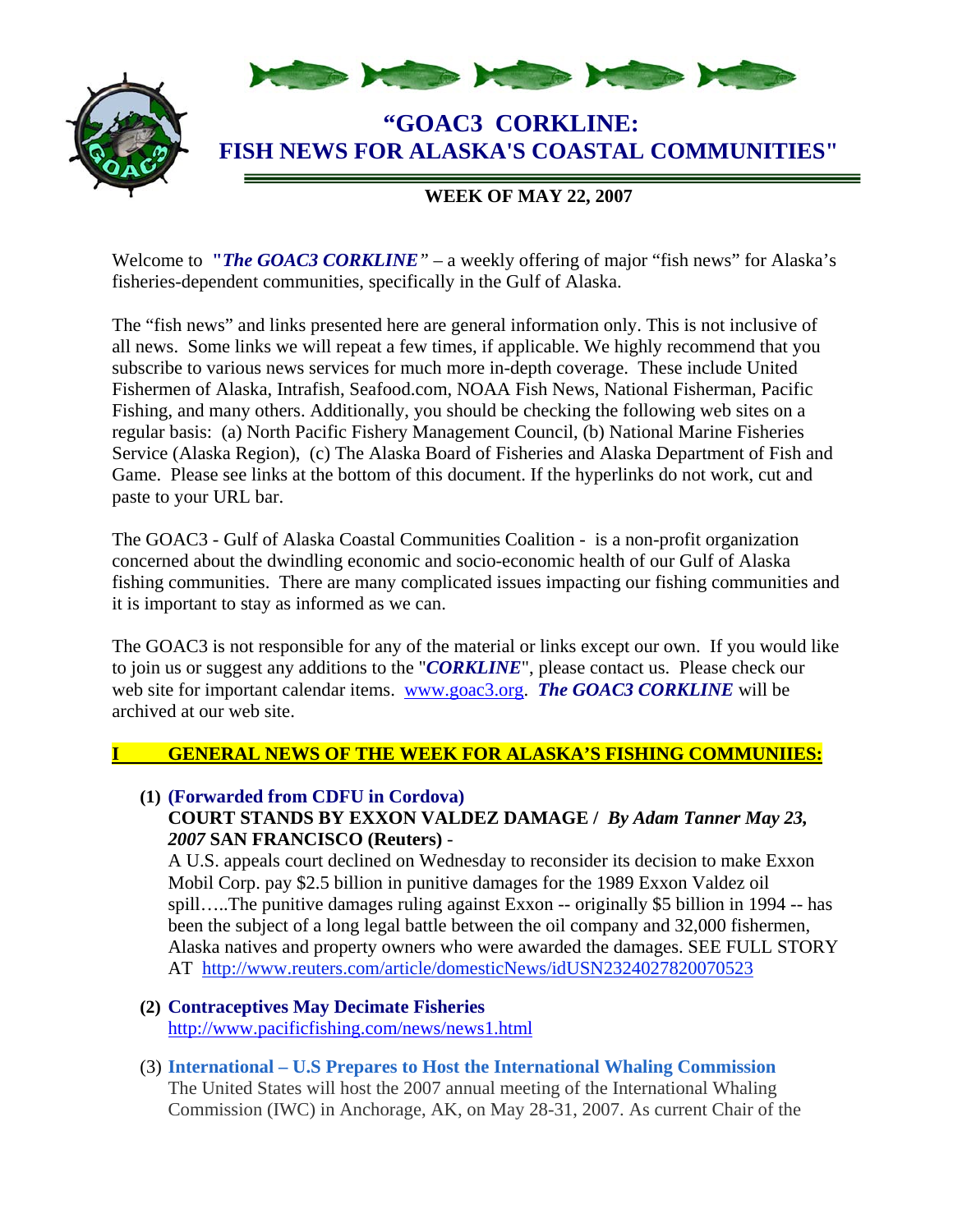IWC, NOAA's Assistant Administrator for Fisheries, Dr. William T. Hogarth is preparing for intense discussions at this year's meeting. A critical focus of this year's meeting will be review of the U.S. subsistence hunting quotas of the Western Arctic bowhead whale and gray whale. Ten Alaska Native villages in the far north conduct subsistence bowhead whale hunts overseen by the Alaska Eskimo Whaling Commission and NOAA Fisheries. Also under consideration this year are aboriginal whaling quotas for the eastern population of the North Pacific gray whale by the Makah Indian Tribe…..The United States government supports aboriginal subsistence whaling, and believes the quotas should be favorably reviewed. In addition, the United States will strongly support the establishment of whale sanctuaries in the South Atlantic and Pacific Oceans. The design of these sanctuaries would include the banning commercial whaling within their boundaries, should commercial whaling resume…….Annual meetings of the IWC are usually attended by about 400-600 people, including government delegates from over 70 countries, observers from non-member governments, other intergovernmental organizations, and non-government organizations, as well as news media representatives…..Following the meeting, additional information on the outcome of negotiations will be available online at www.iwcoffice.org.

### (4) **National - NOAA Fisheries' Outreach Plan Available Online:**

The National Outreach Plan for NOAA Fisheries was developed to help in the execution of a strategy identified in NOAA's Strategic Plan. Specifically, the strategy is to "develop coordinated regional and national outreach and education efforts to improve public understanding and involvement in stewardship of coastal and marine ecosystems." … In support of this strategy, NOAA Fisheries is currently conducting outreach at the national and regional levels at six regional offices and science centers as well as at their headquarters. The primary purpose of the plan is to create a more unified and strategic approach to outreach for the agency. As such, the plan was recently entered into the Policy Directive System to help guide the agency's policy on external communication….. The **National Outreach Plan** is designed for the agency's outreach professionals and their managers. Specific national goals, objectives, strategies and action items are clearly identified in the plan. The plan notes that activities related to the identified strategies will be tied to available resources and not all the strategies will be implemented each year. In addition, the plan is considered a "living document" that will be reviewed and updated annually. For more information, contact Christopher.M.Moore@noaa.gov or call the Partnerships and Communications Division within the Office of Sustainable Fisheries, at (301) 713-2379.

### **II NORTH PACIFIC FISHERY MANAGEMENT COUNCIL –**

A. AGENDA FOR JUNE 2007, SITKA, ALASKA Now available at the Council web site **http://www.fakr.noaa.gov/npfmc/**

**III MSA – Magnuson-Stevens Fishery and Conservation Management Act of 2006** The MSA or "Mag Act" was reauthorized December 2006 in the 110<sup>th</sup> Congress. This Act is the basis for fishery management in federal waters within the EEZ (Exclusive Economic Zone) around the United States coast line. It is THE most significant piece of federal fisheries legislation.

A. **NOAA Fisheries MSA web site**: http://www.nmfs.noaa.gov/msa2005/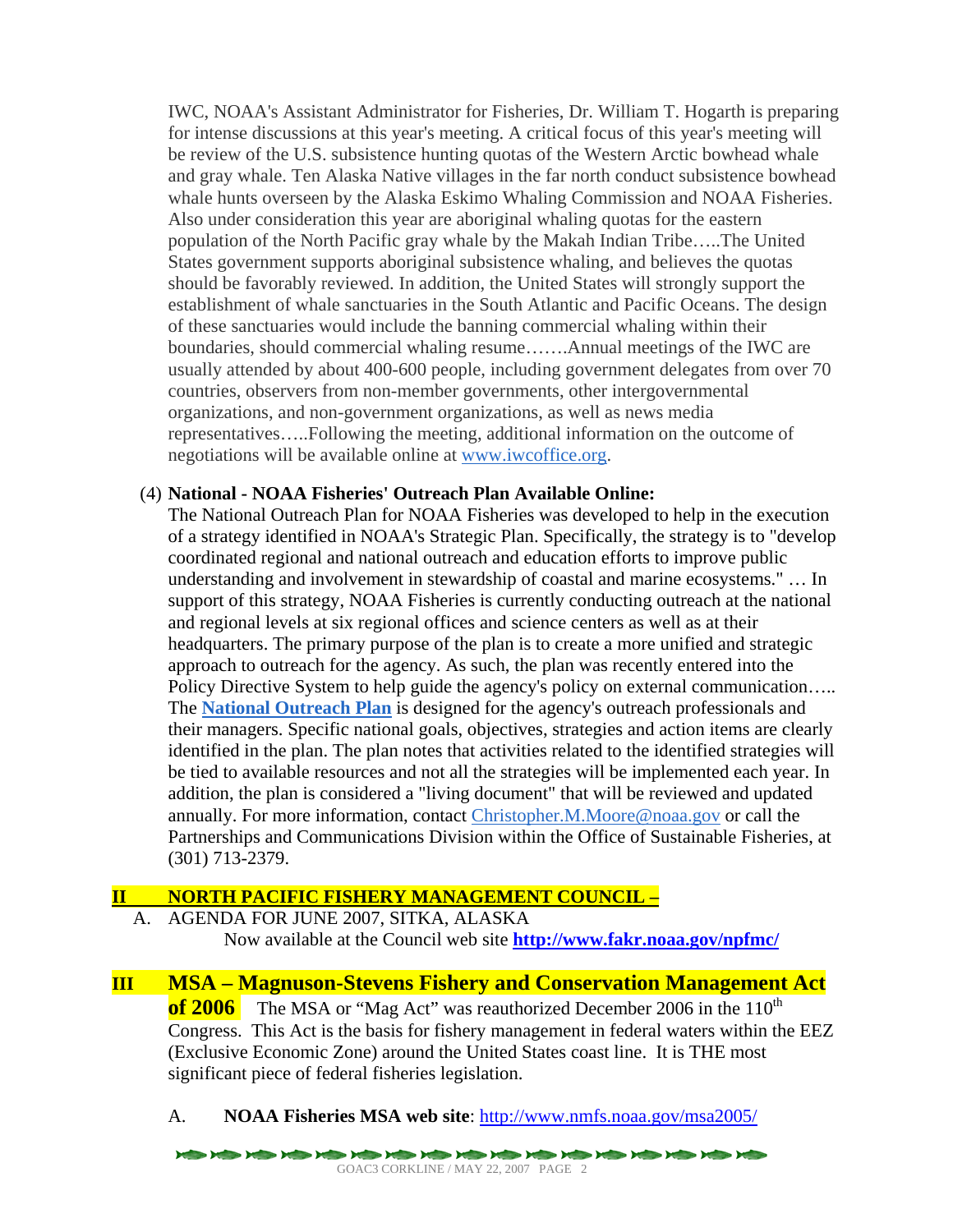B. **"Enrolled" version of the 12-06 revisions:** http://www.nmfs.noaa.gov/msa2007/2007reauth\_notsigned.pdf

**IV 2007 FISHING SEASON (**Check with the Alaska Department of Fish and Game / Division of Commercial Fisheries - **http://www.cf.adfg.state.ak.us/** - on a regular basis for in-season information on fisheries within State waters (0-3 miles) and with the North Pacific Fishery Management Council and NOAA Fisheries, and the International Pacific Halibut Commission for federal waters. )

# **A HARVESTING**

Run Forecasts and Harvest Projections for 2007 Alaska Salmon Fisheries and Review of the 2006 Season **http://www.sf.adfg.state.ak.us/FedAidpdfs/sp07-01.pdf**

## **B. MARKETING**

- **a. Convenience a key ingredient in new seafood products Lesley Rogers Published - May 24. 2007** www.intrafish.no/global/news/article135388.ece
- **b. U.K. Guidelines say heart attack patients should take fish oil**  http://www.intrafish.no/global/news/article135364.ece?service=print
- **c. Honey-smoked salmon a big hit at food show but uses farmed salmon**  http://www.intrafish.no/global/news/article135336.ece?service=print
- d. **Public alarm about food safety is at its highest levels in nearly 20 years, reports FMI.** A recent report discussed at the FMI convention found that 38% of all consumers stopped purchasing a product out of fear within the past year, either temporarily or permanently. Further, overall confidence in food safety fell from 82% to 66% last year, even before the latest melamine issues were discovered. The seafood industry is truly on a high wire without a net. (Seafood.com May 21, 2007)
- **e.** In a stunning endorsement for the benefits of fish oil, health experts are urging that fish oil supplements be required for pupils throughout Britain to improve their intelligence and behavior. (Seafood.com 3-30-07)

## **C PROCESSING:**

**a.** Laine Welch cites Chris McDowell's prediction that this years pink salmon harvest could reach 130 million to 140 million fish. Large canned pink carryovers are a thing of the past as more pinks are now going into higher value frozen products.

**IV CQE NEWS:** The CQE (Community Quota Entity) program for the community purchase of halibut and sablefish IFQs was passed into law June 2004. Since that time, CQEs have been forming at a very slow pace because of lack of capital and the high cost of administration. However, behind the scenes several groups, including the GOAC3, have been working diligently to improve this situation.

- (1) CQE general information and requirements
	- **a.** State of Alaska http://www.dced.state.ak.us/investments/cqe.cfml
	- **b.** National Marine Fisheries Service / NMFS http://www.fakr.noaa.gov/ram/cqp.htm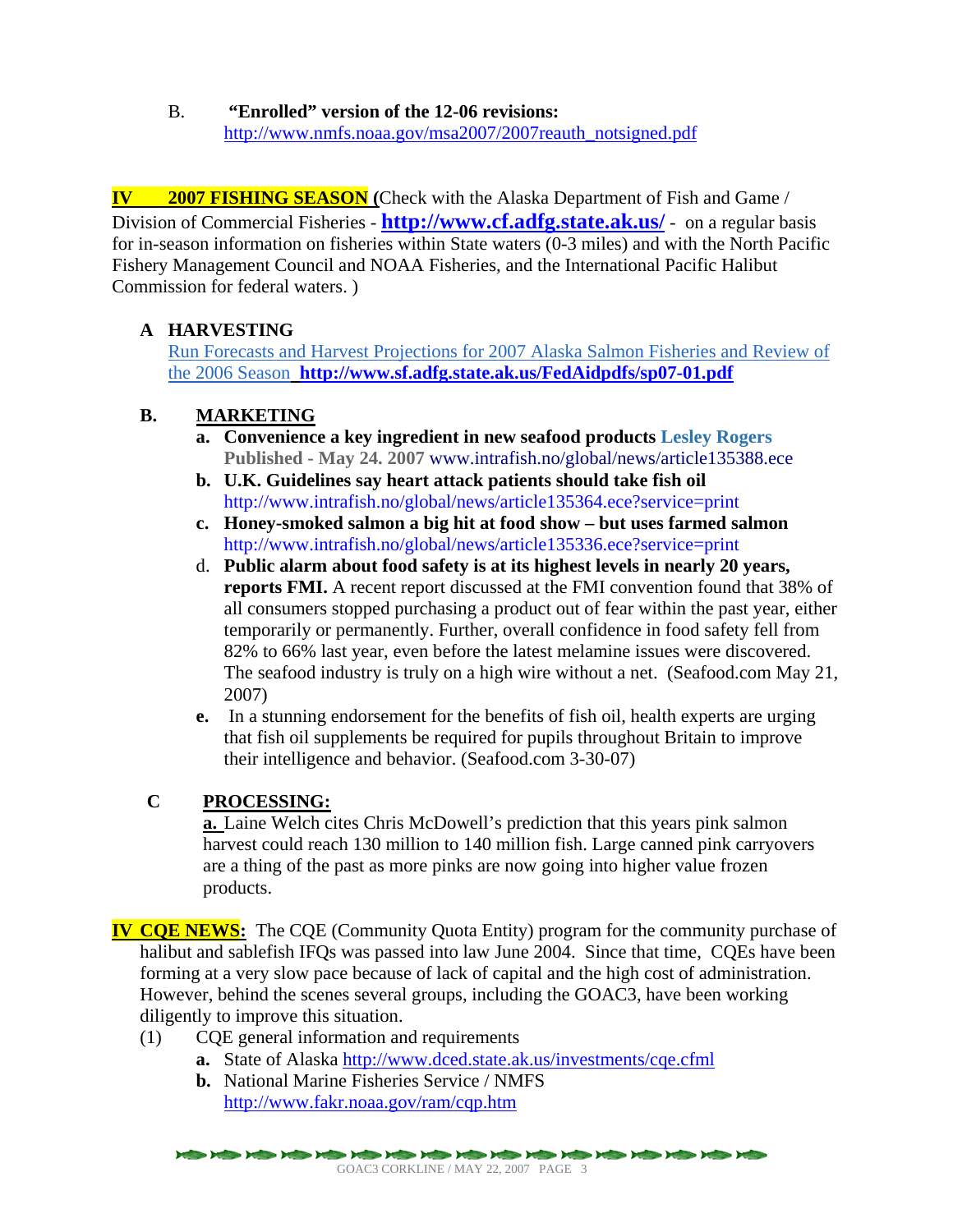**c.** www.goac3.org

(2) GOAC3 visits Seldovia May 8, 2007 http://www.seldoviagazette.com/

#### **IV RECREATIONAL FISHING / TOURISM / CHARTER**

- **(1) Proposed Regulations NMFS http://www.fakr.noaa.gov/ram/ifqcharters.htm**
	- **a.** News Release: Proposed regulations for guided sport halibut fishing in SE Alaska
		- **b.** 72 FR 17071, April 6, 2007. Proposed rule to restrict the harvest of halibut by persons fishing on a guided sport charter vessel in IPHC Regulatory Area 2C. Comment period through April 23, 2007.
		- **c.** Draft EA/RIR/IRFA for the Regulatory Amendment to Modify the Halibut Bag Limit In the Halibut Charter Fisheries In IPHC Regulatory Area 2C, March 23, 2007

### **(2) Comment deadline May 25 on NMFS & USCG authority to inspect sport logs, etc.**

The Department of Fish and Game proposes to adopt regulation changes in Title 5 of the Alaska Administrative Code, dealing with sport fishing services and sport fishing guide services, license requirements, regulations of activities, and reporting requirements including the following:  $5$  AAC  $75.075(c)$  is proposed to be changed to include law enforcement representatives of the National Marine Fisheries Service and representatives of United States Coast Guard as authorities to inspect required logbooks, identifications, licenses, permits, tags, stamps, and harvest records of sport fishing guides and their clients…comments must be received no later than 5:00 p.m. May 25, 2007…

http://notes5.state.ak.us/pn/pubnotic.nsf/cc52605f7c156e7a8925672a0060a91b/f6ec2c4841d b355d892572c3007b3b5b?OpenDocument

**(3) National - Operations Team Formed to Work on Recreational Data Issues:** NOAA Fisheries, in coordination with representatives from the Fishery Management Councils, states, and the three interstate commissions, has established an Operations Team to continue efforts to upgrade the recreational fisheries data program. The Operations Team will begin reviewing and prioritizing recommendations from last year's National Research Council review of the recreational data program, national management framework workshop, and the recently reauthorized Magnuson-Stevens Act. The Operations Team will report on their work at the upcoming constituent data review (Silver Spring, MD on May 15) and Marine Fisheries Advisory Committee meeting (Washington, DC on June 4-6). All interested members of the public are invited to attend. More information is available at NOAA web site

## **V CURRENT GROUNDFISH ISSUES IN THE GULF OF ALASKA:**

**(1) NMFS Reminds Fishing Vessel Owners and Operators of Federal Fisheries Permit Requirements** The National Marine Fisheries Service (NMFS) reminds owners and operators of federal requirements for groundfish federal fishing permits under 50 CFR Part 679.4(b). If your vessel is used to fish in the exclusive economic zone (EEZ) of the Gulf of Alaska or the Bering Sea and Aleutian Islands management area and is required to retain any groundfish caught in the EEZ, your vessel must have a federal fishing permit. If your vessel catches and retains any groundfish in the EEZ, you are fishing for groundfish and also must obtain a federal fisheries permit…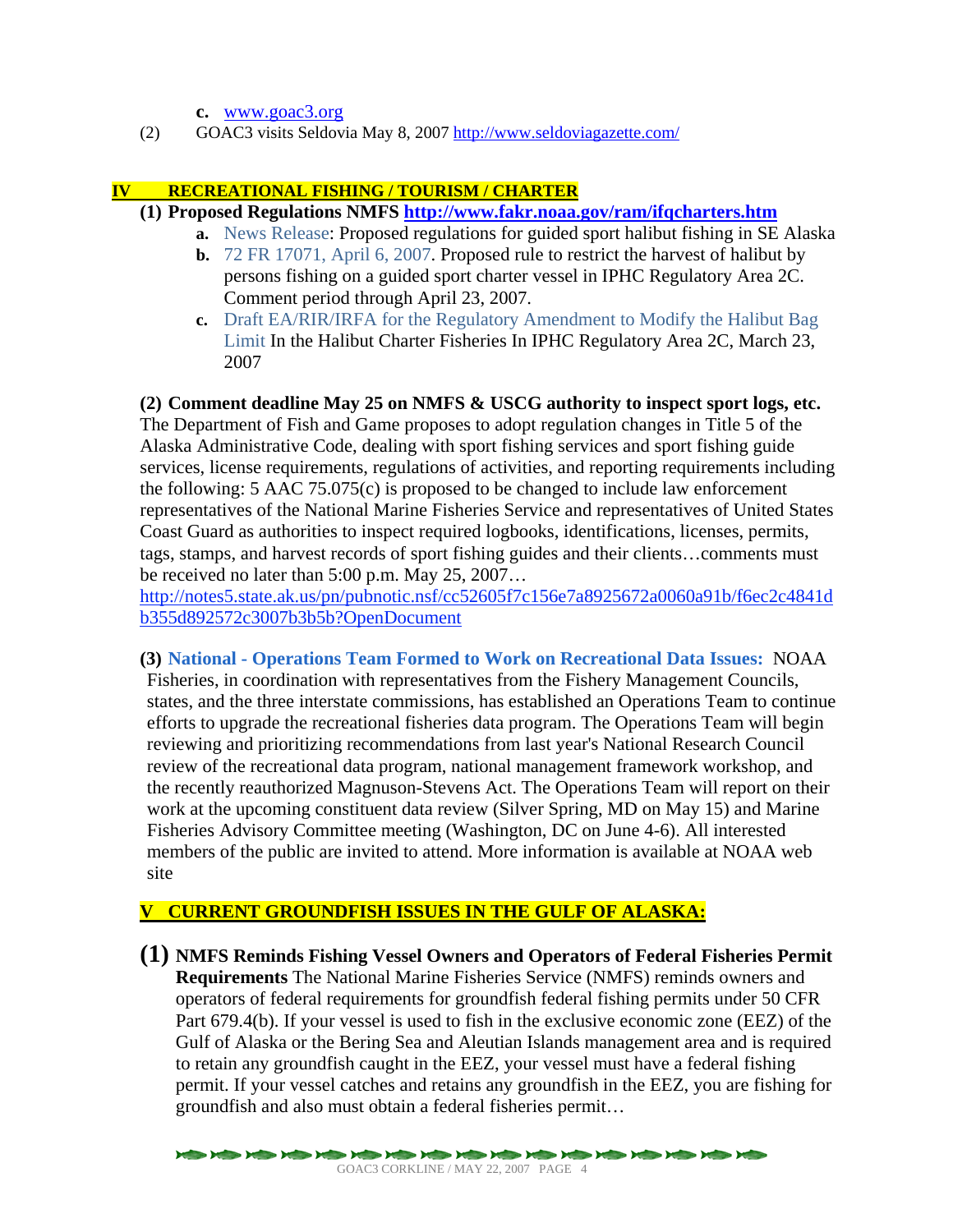http://www.fakr.noaa.gov/index/infobulletins/bulletin.asp?BulletinID=3571

**VI SOCIO-ECONOMIC RESEARCH LINKS FOR FISHING COMMUNITIES:** Each week we will spotlight different socio-economic research important to Alaska's fisheries-

dependent communities. This week:

Alaska's fishing communities conferences: The Alaska Sea Grant Marine Advisory Program, the GOAC3, National Marine Fisheries Service, North Pacific Fishery Management Council, Alaska Department of Fish and Game and many other groups have collaborated in the last three years to conduct several conferences focused on the problems of Alaska's fishing communities and future generations trying to get into fishing. These have brought communities, agencies and industry together to focus on specific problems and potential solutions facing fishing communities. The proceedings of these conferences offer many valuable papers and insights and can be accessed via the Alaska Sea Grant Marine Advisory Program at

http://seagrant.uaf.edu/conferences/index.html. The GOAC3 continues to participate on the steering committee that is organizing future conferences.

**VII GENERAL MARINE RESEARCH:** Each week we will spotlight marine research issues and facilities. Some will be duplicated, depending on the issue, but most will be single-issue comments. Spotlight this week on: The University of Alaska Fairbanks: School of Fisheries and Oceans Science (SFOS)http://www.sfos.uaf.edu/divisions/

- ¾ The Institute of Marine Science (IMS). The Institute of Marine Science is the oldest and the largest unit of the School of Fisheries and Ocean Sciences, University of Alaska Fairbanks. The Institute is active in research and graduate training at the master's and doctoral levels.
- ¾ Fishery Industrial Technology Center http://www.sfos.uaf.edu/fitc/ Kodiak, Alaska. FITC has two major academic programs, Sustainable Harvesting and Seafood Processing. There are approximately ten graduate students currently studying at FITC.
- ¾ Fisheries Division: http://www.sfos.uaf.edu/fishdiv/ (Juneau and Fairbanks campuses)
- ¾ Alaska Sea Grant http://seagrant.uaf.edu/
- $\triangleright$  The Marine Advisory Program http://seagrant.uaf.edu/map/ Provides community education and excellent publications for fishermen and fishing communities. Highly recommended that this site is visited often.
- ¾ The Global Undersea Research Unit (GURU) provides access to undersea technologies through management of the Kasitsna Bay Lab. http://www.guru.uaf.edu/
- ¾ The Seward Marine Center is the primary coastal facility for SFOS. http://www.sfos.uaf.edu/smc/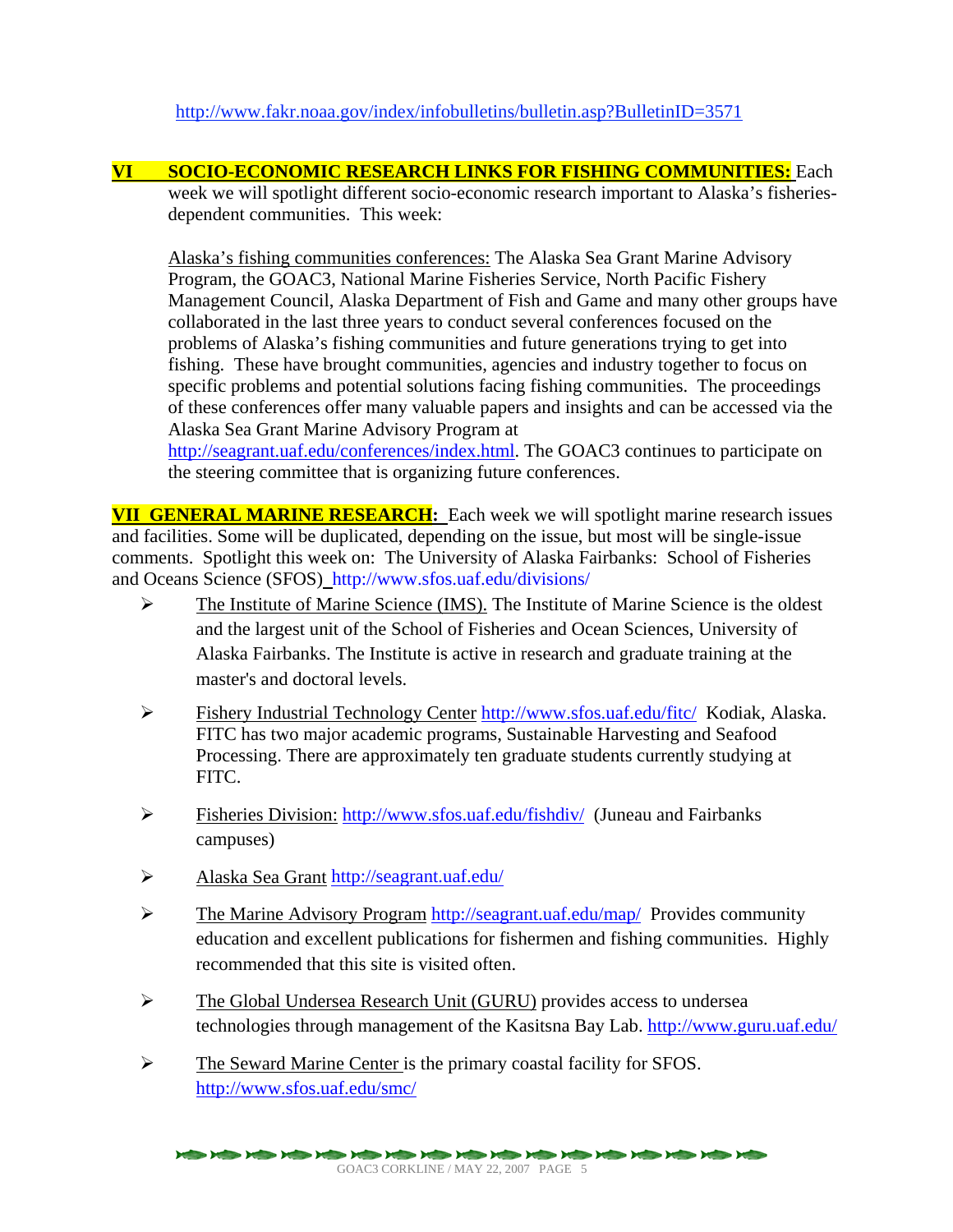**VIII RED KING CRAB ENHANCEMENT FOR THE GULF OF ALASKA:** The scientific exploration of enhancement of depleted wild red king crab stocks in the Gulf of Alaska has recently under extensive renewed interest. This has really important economic implications for Alaska. The GOAC3 was very instrumental in encouraging this new effort, a collaboration of marine science, agencies, industry and communities. A complementary research project for blue king crab is occurring in the Bering Sea.

- ¾ **Red king crab eggs hatch in Alaska research program** Larvae to help scientists studying hatcheries as a way to rebuild Kodiak stocks 3/8/2007 Contacts Celeste Leroux, Alaska Sea Grant graduate student, University of Alaska Fairbanks, office: 907-224-4310; hatchery: 907-224-5181; cell: 415-306-2457; celeste.leroux@uaf.edu
- ¾ **Hatcheries examined as key to Alaska crab recovery** 28 February 2006 Contact: Brian Allee, Director, Alaska Sea Grant College Program, University of Alaska Fairbanks, 907-474-7949, allee@sfos.uaf.edu. NR: SG-2006/NR229
- ¾ **Russians Worry Over King Crab Parasite**  http://www.pacificfishing.com/news/news3.html
- $\triangleright$  Check out the GOAC3 web site (www.goac3.org) for further links and the text of the article in the December 2006 *"Alaska Business Monthly"* regarding the news story behind this effort, **"Red King/Blue King: Why Crab Enhancement is so Important to Alaska"** Dec 2006, copyright by Gale K. Vick

## **IX MARINE AQUACULTURE ISSUES:**

### **FISH FARMING**

**Following through on a campaign promise to environmentalists, the party in control of the BC legislature has issued a recommendation that would end salmon farming in BC**. Although the recommendation seems to suggest a move to closed containment, the industry points out this is not successful with salmon anywhere in the world, and that they would be forced to move out of BC should the recommendations become law. BC legislators should recognize that most salmon in BC is produced by companies that already have large farms in Norway and Chile – so if they are driven from BC, they will simply expand production elsewhere. (Seafood.com, May 17, 2007)

### **X PROTECTED RESOURCES:**

- **(1) Steller sea lions (SSL)** : Steller sea lions continue to be at the forefront of threatened or endangered marine mammals and birds that will continue to create precautionary measures affecting Alaska's fishing communities and fleets. For detailed information check out:
	- a. The North Pacific Fishery Management Council
	- b. Marine Mammal Research Consortium: http://www.marinemammal.org/ MMRC Steller Life in the Fasting Lane - Is age and season the secret to surviving lean times? Periodic fasting is a way of life for Steller sea lions. But when prey is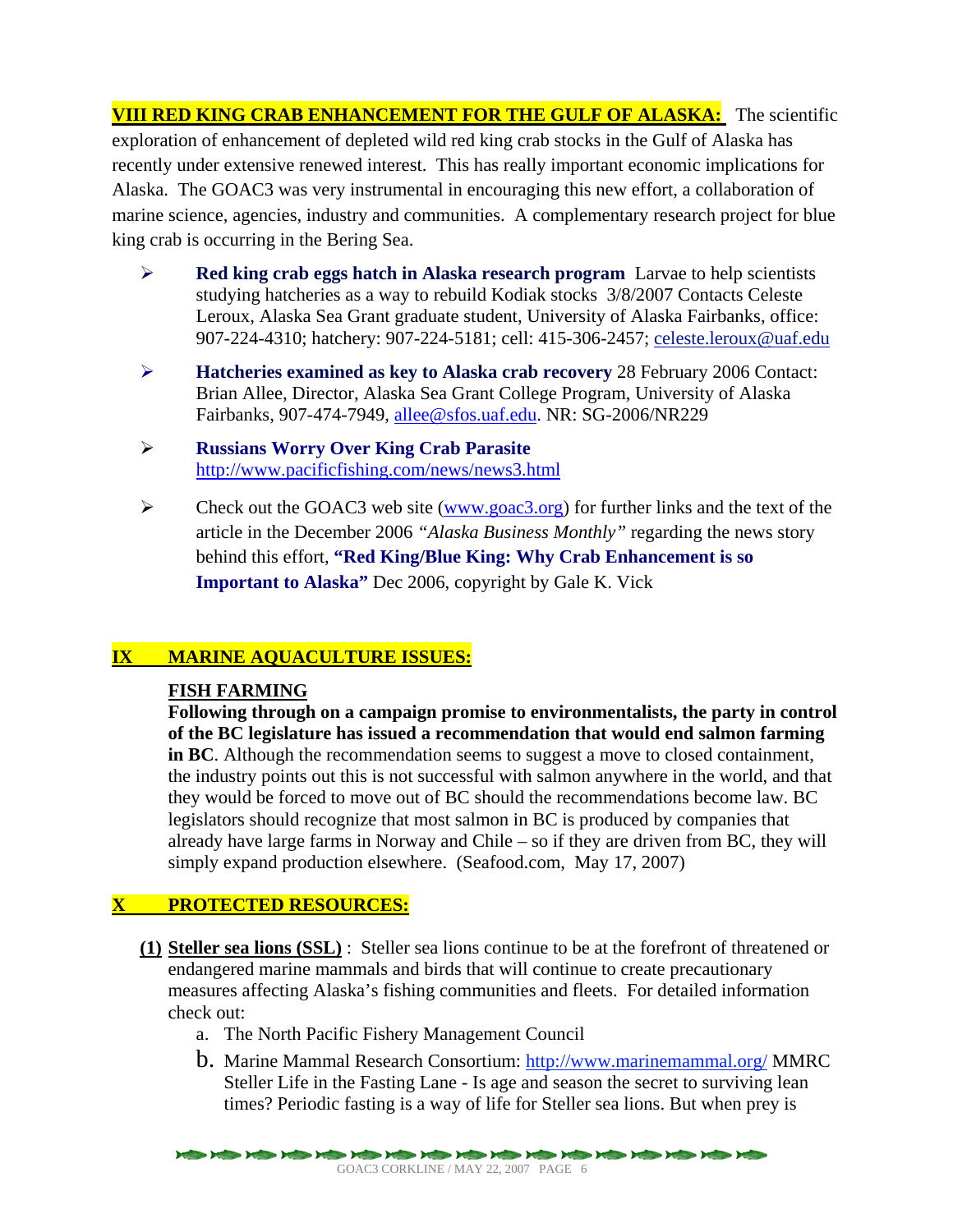scarce, a prolonged fast can be disastrous. Are sea lions better able to tolerate fasting at certain ages and specific times of year? A new study asks these questions and more.http://www.marinemammal.org/2007/rea.php

- **c.** NOAA's Alaska Fisheries Science Center (SSL research center) http://161.55.120.152/sslprojects/ssl\_entrance.htm
- **d.** NMFS-AK region web links **http://www.fakr.noaa.gov/maps/**
	- o Steller Sea Lion Protection Measures Maps and Additional Restricted Groundfish Areas (Small Entity Compliance Guide**)** Steller Sea Lion Protection Measures maps and additional restricted groundfish areas: Critical Habitat maps and Rookery No-Entry Zones
	- o The Alaska SeaLife Center (Seward, Alaska) http://www.alaskasealife.org/

#### **(2) Cook Inlet Beluga ESA Threatened listing - Deadline June 19 for comments**

Based on the findings from the status review and consideration of the factors affecting this species, we have concluded the Cook Inlet beluga whale constitutes a distinct population segment (DPS) that is in danger of extinction throughout its range. Accordingly, we are now issuing a proposed rule to list the Cook Inlet beluga whale DPS as an endangered species. We are soliciting information on issues relevant to the listing of the Cook Inlet beluga whale DPS under the ESA. Although we are not proposing to designate critical habitat at this time, we are also soliciting information on essential physical and biological features of Cook Inlet beluga whale habitat…Comments on this proposed rule must be received by close of business on June 19, 2007. Requests for public hearings must be made in writing by June 4, 2007.http://a257.g.akamaitech.net/7/257/2422/01jan20071800/edocket.access.gpo.gov/2007/ E7-7577.htm

3. Drowning sea lions is not a 'tragedy'. We have a few articles today highlighting the growing predator pressure unrestrained populations of sea lions are having on the West Coast. First, Creative Salmon –pilloried by environmentalists after discovering 51 drowned sea lions that had eaten through protective barriers—is in an area where the sea lion population has increased from a handful to 1500 animals within 18 months. Secondly, in Glacier Bay, off limits to fishing for a decade, exploding populations of sea lions are attacking seal pups – causing the seal population to plummet. Is the humane society going to just sit by and let sea lions devastate these poor pups, or will they send movie stars to demonstrate against the sea lions? Finally, we have written in the past about the extreme measures the government is taking to protect endangered Chinook salmon from Sea Lions at the Bonneville dam. (Seafood.com 4-23-07)

#### **FISH CALENDAR (CHECK OUR WEB SITE @ www.goac3.org**

**IMPORTANT LINKS: The GOAC3 does not sponsor nor is responsible for any of the material in the following links except our own. Some of the links below are subscription news services that require payment.** 

**(1) GOAC3**: www.goac3.org

- **(2)** NMFS/AK : /www.fakr.noaa.gov/
- **(3)** NPFMC: /www.fakr.noaa.gov/npfmc/
- **(4) NOAA Fish News:** To subscribe or search the FishNews archives, FishNews website.